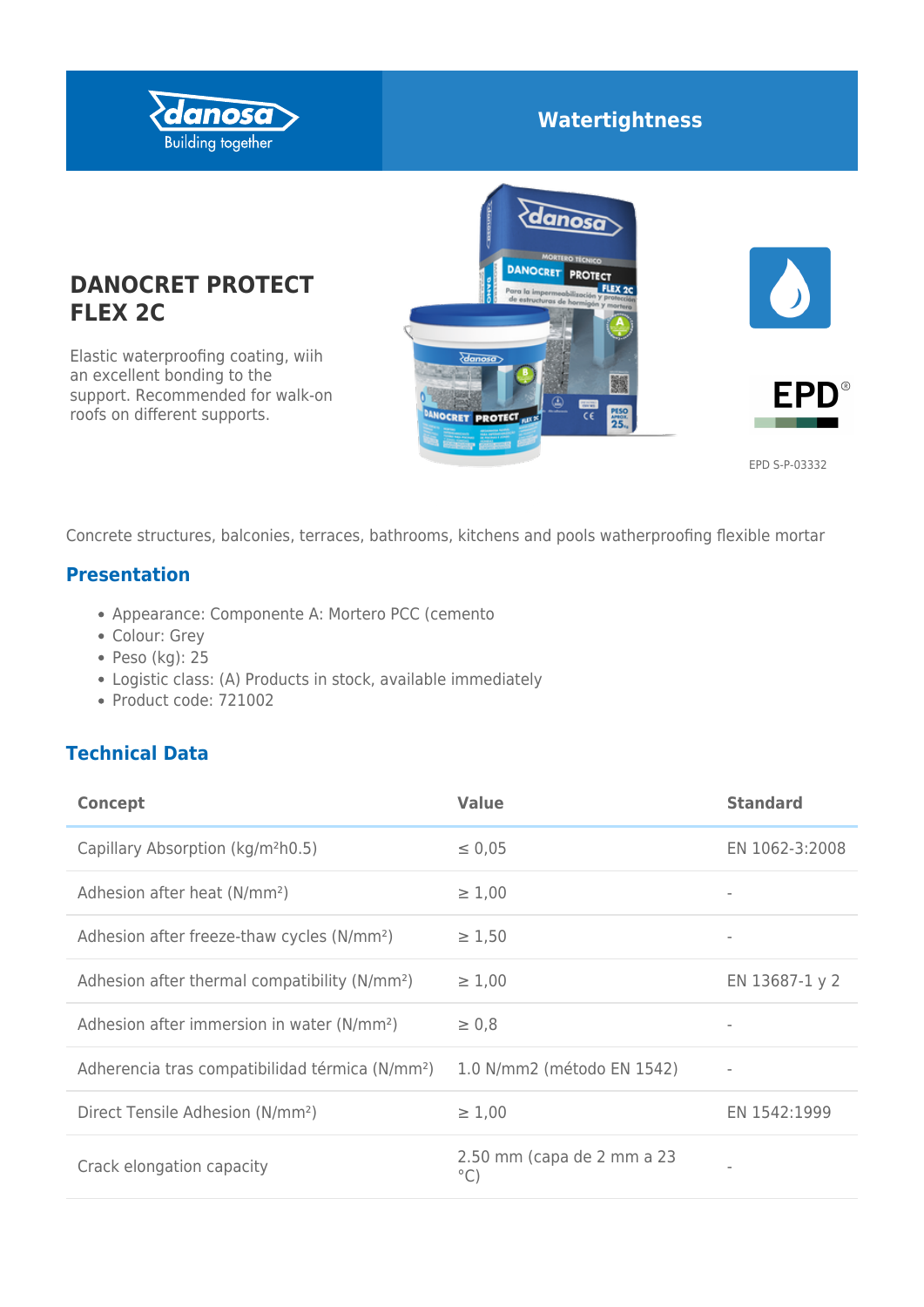| <b>Concept</b>                                    | <b>Value</b>                         | <b>Standard</b>          |
|---------------------------------------------------|--------------------------------------|--------------------------|
| Clasificación según EN 14891 Tabla 4              | MC01P                                | $\overline{\phantom{a}}$ |
| Solids content (%)                                | Comp. B: $57 \pm 2$                  |                          |
| Bulk density (kg/L) $v \sim$ Value                | $1,20 \pm 0,05$                      | $\overline{\phantom{a}}$ |
| Fresh mass density (kg/L) $\sim$ Value            | $1,40 \pm 0,05$                      | $\overline{\phantom{a}}$ |
| Maximum thickness (mm)                            | 3                                    | $\overline{\phantom{a}}$ |
| Minimum thickness (mm)                            | $\overline{2}$                       | $\overline{\phantom{a}}$ |
| Thickness per coat $\sim$ value                   | Nunca superior a 2 kg/m <sup>2</sup> | $\overline{\phantom{a}}$ |
| Grain size range (mm) $\sim$ value                | 0/0,3                                | $\overline{\phantom{a}}$ |
| Mass per unit area (nominal) (kg/m <sup>2</sup> ) | 20                                   | $\overline{\phantom{a}}$ |
| CO2 permeability                                  | Clase III                            | EN 1062-6:2003           |
| Water vapour permeability (m)                     | Clase II                             | $\overline{\phantom{a}}$ |
| Reaction to fire                                  | A1                                   | $\overline{\phantom{a}}$ |
| Resistance to fissure cracking at 0 °C            | A <sub>5</sub>                       | EN 1062-7:2008           |
| Hazardous substances                              | Ver HS                               |                          |

#### **Scope**

- Suitable for reducing rising damp in buried structures and lift shafts.
- Suitable for contact with drinking water, in accordance with the requirements of the Spanish Royal Decree RD 140.
- Effective as a waterproof and flexible barrier for micro-cracked plasters.
- Waterproofing of balconies and terraces.
- Waterproofing of bathrooms, kitchens and swimming pools before final coating.
- Protection of concrete surfaces, for protection from seawater and salts.

#### **Advantages & Benefits**

- Anti-carbonation action.
- High protection against saltpetre and seawater according to UNE EN 1504-2.
- Suitable with ARGOCOLA® ELITE 500 C2TES1.
- Good adhesion on non-enamelled substrates (1.1 N/mm², method EN 1542).
- Compatible drinking water RD 140/2003.
- Elasticity ensures bridging of cracks up to 2.50 mm.
- Avoids damp due to condensation.
- Avoids the appearance of efflorescence.
- Great bonding.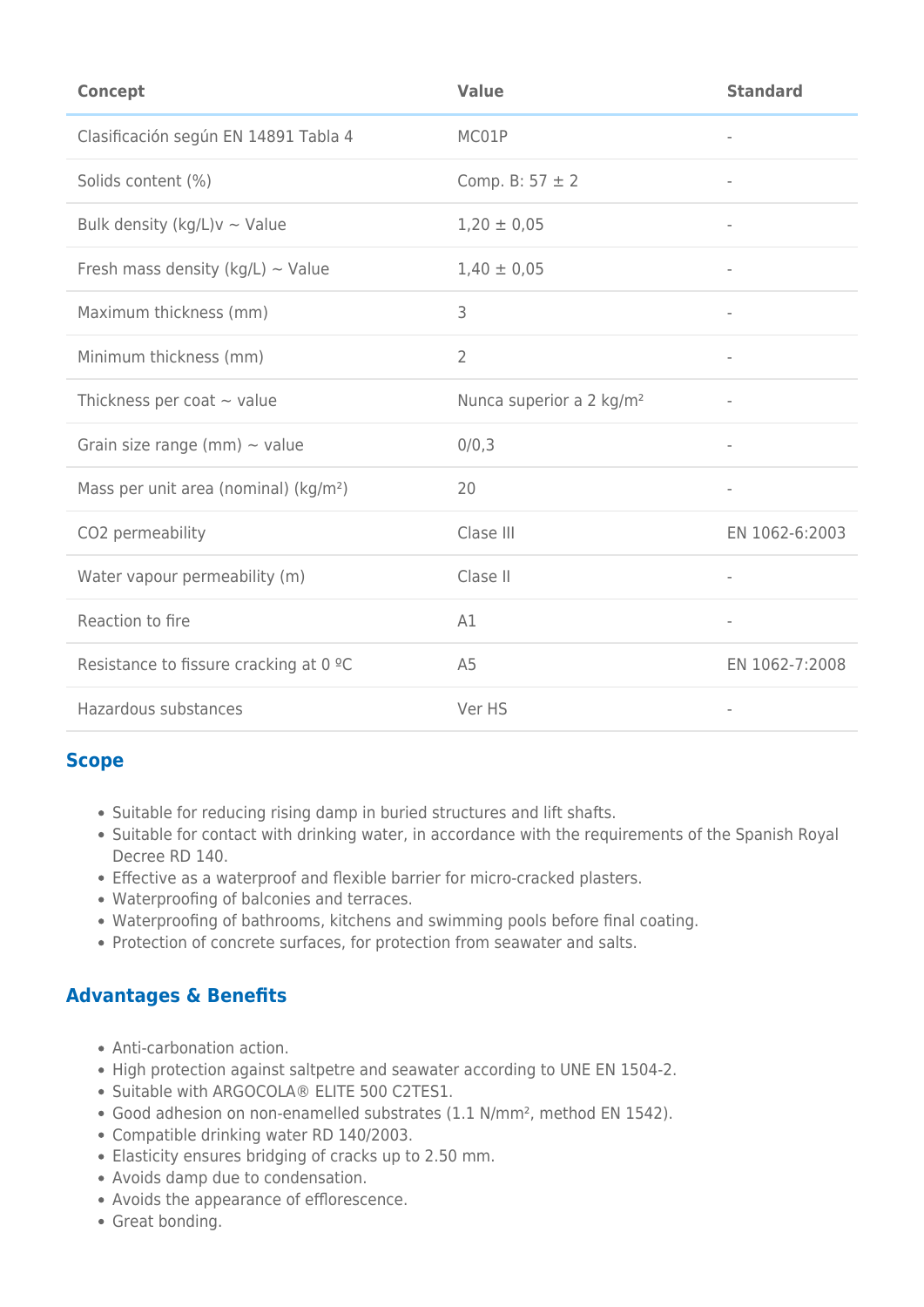- Great elasticity.
- Impervious to water.
- Resistant to freeze/thaw cycles.
- Accessible system under tile.

#### **Support**

- Mortar renderings
- Concrete
- Laminated plasterboard.
- Ceramic wall tiles and natural stone.

#### **Instruction for Use**

- Before applying the product, check that the application surface is dry, clean and free of solid debris and irregularities.
- Protect yourself adequately for handling the components with appropriate gloves and mask. See safety data sheet.
- Mix the two components in the plastic container to a uniform mass.
- Apply to cracks and joints first. We recommend using 4×4 mm glass fibre reinforcement MALLA FV 60.
- If reinforcing use a trowel/roller/projecting machine to apply the first coat and place in fresh MALLA FV 60 reinforcement also in the corners.
- Apply the remaining coats crosswise to the previous one for best result (see Drying Time).

#### **Warning**

- On porous substrates, use DANOPRIMER® W beforehand to ensure good adhesion to the substrate.
- Commissioning must be more than 7 days in contact with water.
- Clean tools with water right after finishing. If there is solid dirt, we recommend scraping it off.
- For application on wood fibres, ensure adhesion on 100% of the substrate.
- Do not reuse the containers.
- Protect the edges from rainwater penetration by preparing the substrates and using the most suitable product from the ARGOTEC® RERPARATION range to prepare them and prevent the accumulation of material.
- It is recommended to apply a minimum of two coats of product of at least 1 mm thickness each.
- Accessible after 24 48 hours of drying.
- Once the mixture is ready, you have a maximum of 30 minutes to apply it.

#### **Handling, storage and preservation**

- Store the product between 5°C and 30°C for a maximum period of 12 months.
- Keep the containers tightly sealed and protected from extreme temperatures (keep between 5°C) and 30°C), protected from direct sunlight and heat sources. For a period not exceeding 12 months.

## **Cleaning of Work Tools**

• If the product is fresh, with water